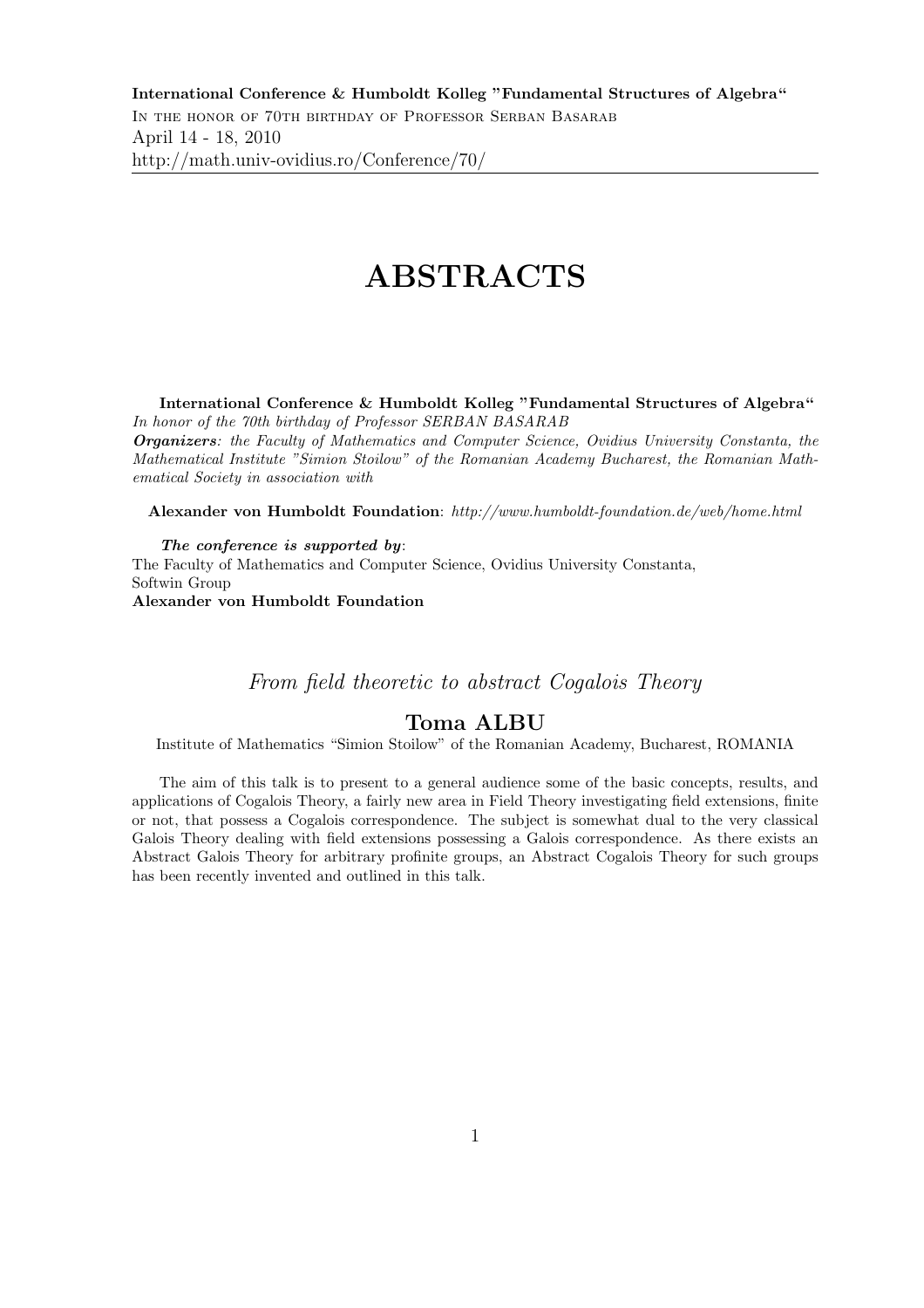Syzygies of curves on K3 surfaces (joint work with G. Farkas)

## Marian APRODU

Institute of Mathematics "Simion Stoilow" of the Romanian Academy, Bucharest, ROMANIA

Green's conjecture predicts that the shape of the Betti tables of canonical curves are completely determined by the Clifford indices. We present a proof of Green's conjecture for any smooth curve on an arbitrary K3 surface. This result has a particular interest, due to Green's hyperplane section theorem. Our result implies that the shapes of Betti tables of projective K3 surfaces are determined by the Clifford indices of corresponding hyperplane sections.

The space of real places of real function fields

# Eberhard BECKER

Dortmund University, GERMANY

If  $F$  is a real function field over the field of real numbers it is well known that its space of real places is the projective limit of the spaces of real points of all its smooth projective models. This relationship will be studied from a topological point of view and via the interplay with various holomorphy rings in the function field. It is a final objective to understand previous results of Schülting, Ischebeck and Kucharcz in a more comprehensive framework, not yet established.

#### Coset-minimal ordered groups

## Oleg BELEGRADEK

Istanbul Bilgi University, TURKEY

A linearly ordered group (possibly, with extra structure) is called coset-minimal if every definable subset of it is a finite union of cosets of definable subgroups intersected with intervals. The simplest example of a coset-minimal group is the ordered group of integers. We will give a survey of results on coset-minimality and related notions.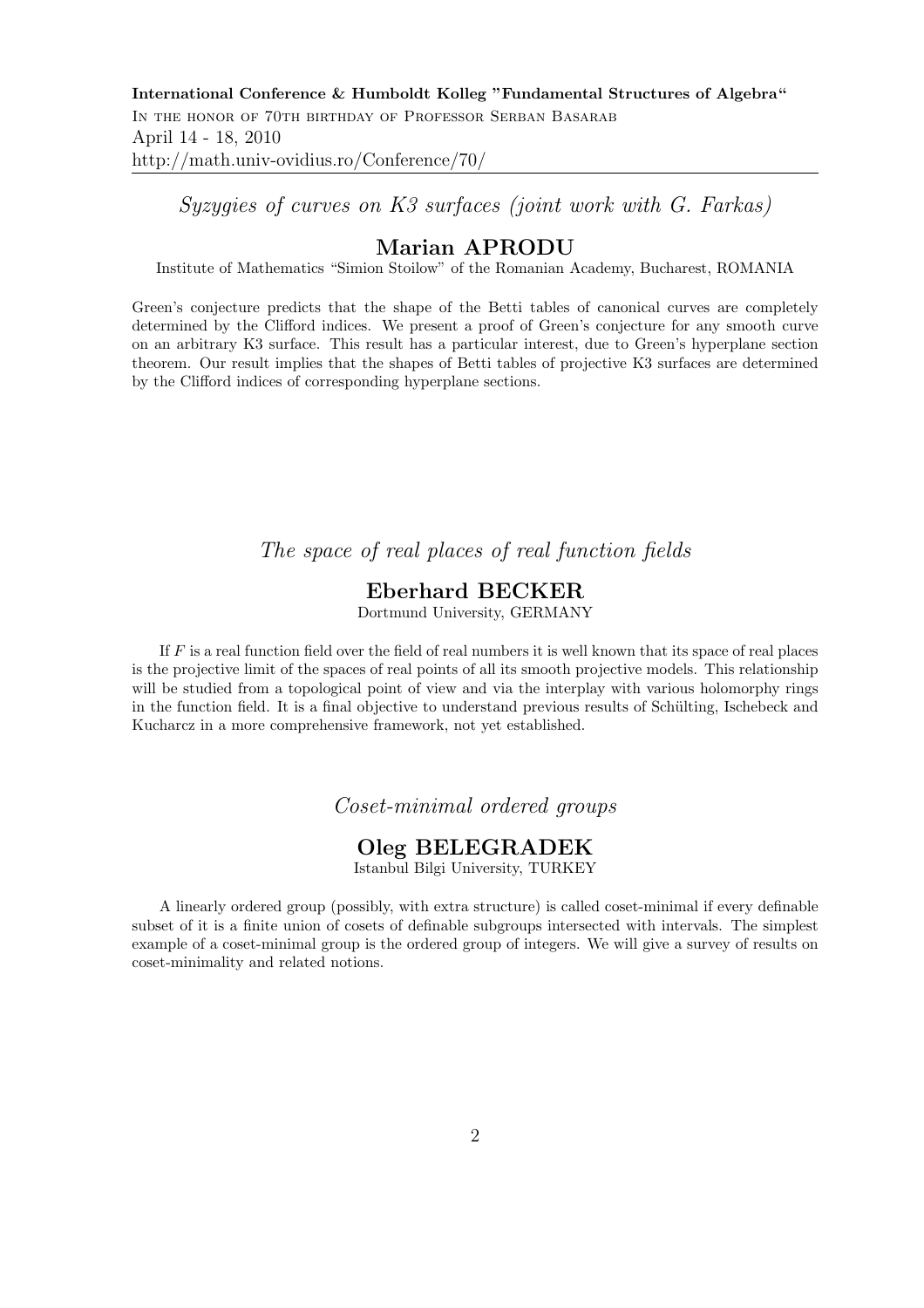Reciprocity laws for Legendre symbols of the type  $(a + b\sqrt{m}|p)$ 

### Constantin-Nicolae BELI

Institute of Mathematics "Simion Stoilow" of the Romanian Academy, Bucharest, ROMANIA

We define two functions involving Legendre symbols of the type  $(a + b\sqrt{m}|p)$ , in particular the rational quartic residue symbols  $(a|p)_4$ , and we state their properties. As an application of these properties we obtain some very general reciprocity laws.

We show how our result can be used to prove many quartic reciprocity theorems previously obtained by Gauss, Dirichlet, E. Lehmer, Burde, Scholz and others.

#### From prime numbers to irreducible multivariate polynomials

#### Nicolae BONCIOCAT

Institute of Mathematics "Simion Stoilow" of the Romanian Academy, Bucharest, ROMANIA

We present some recent irreducibility results for multivariate polynomials, that include methods to test the irreducibility of multivariate polynomials over arbitrary fields, as well as methods to produce irreducible polynomials starting from irreducible polynomials in fewer variables, in particular from prime numbers.

#### Twisted Fourier-Mukai transform and applications

#### Vasile BRINZANESCU

Institute of Mathematics "Simion Stoilow" of the Romanian Academy, Bucharest, ROMANIA

We shall present some facts on twisted sheaves and the definition of the twisted Fourier-Mukai transform. Some applications to moduli spaces of stable vector bundles will be given.

# On Brauer groups, valuations and decomposition groups of quasilocal fields

# Ivan D. CHIPCHAKOV

Institute of Mathematics and Informatics, Bulgarian Academy of Sciences

Abstract. This talk describes, up-to an isomorphism, the abelian torsion groups realizable as Brauer groups of Henselian valued primarily quasilocal fields with totally indivisible value groups. When  $E$ is a quasilocal field of this kind, it shows that the Brauer group  $Br(E)$  is divisible and embeddable in the group of complex roots of unity. At the same time, it is obtained that every divisible abelian torsion group T is isomorphic to  $Br(F)$ , for some quasilocal field F with projective decomposition Galois groups, for each Krull valuation of  $F$ . When the p-components of  $T$  are nontrivial, this allows us to construct  $F$  so that its proper finite Galois extensions violate the Hasse norm principle.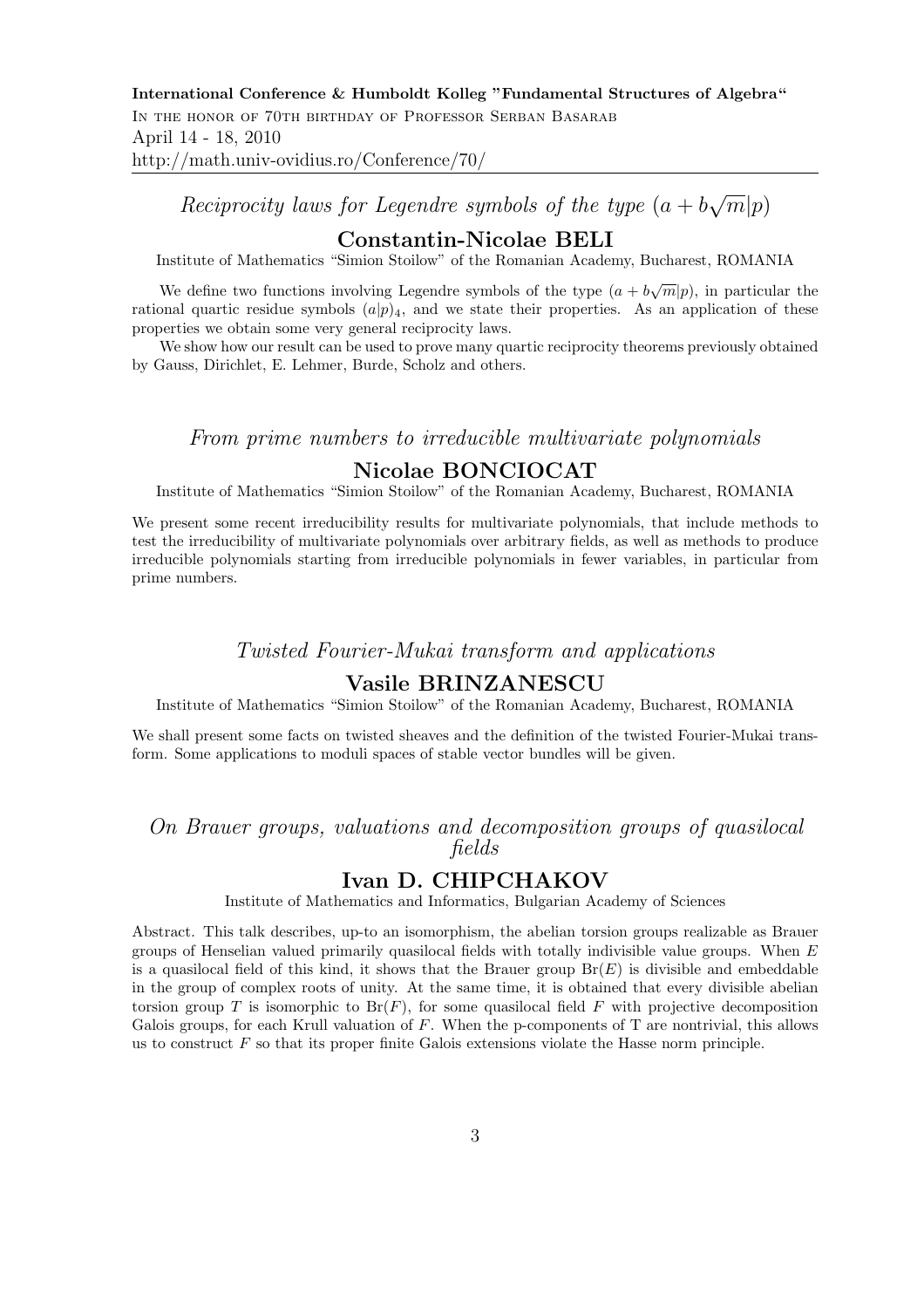Small solutions to systems of polynomial equations with integer coefficients

# Mihai CIPU

Institute of Mathematics "Simion Stoilow" of the Romanian Academy, Bucharest, ROMANIA

This talk contains a discussion of a series of conjectures due to A. Tyszka aiming to describe boxes in which there exists at least one solution to a system of polynomial equations with integer coefficients. A proof of the bound valid in the linear case is given.

## Model theory of difference fields and applications

# Zoe CHATZIDAKIS

CNRS - Paris 7, FRANCE

A difference field is a field with a distinguished automorphism. The model theory of the existentially closed difference fields has been extensively studied, and I will recall some of the important results. I will particularly insist on the description of one-based sets, recall their properties, and how they can be used towards applications. At the end of the talk, I will mention a recent application to a problem of Szpiro. (Joint work with E. Hrushovski).

#### Fuzzy grade and intuitionistic fuzzy grade of hypergroups

## Irina CRISTEA

Udine University, ITALY

The aim of this talk is to present a connection between Fuzzy Sets and Algebraic Hyperstructures. More precisely, we will give a survey on the fuzzy grade of a hypergroup. With any hypergroup  $H$  one can associate a sequence of join spaces and fuzzy sets, whose length is called fuzzy grade of  $H$ . We will recall some of the principal results obtained on this topic in the general case, and also for some particular classes of hypergroups (the complete hypergroups and the i.p.s. hypergroups). Finally we will describe some generalizations of the above mentioned sequence, starting from a fuzzy set endowed with two membership functions and then, from an intuitionistic fuzzy set.

Joint work with Mirela Stefănescu, Ovidius University of Constanta.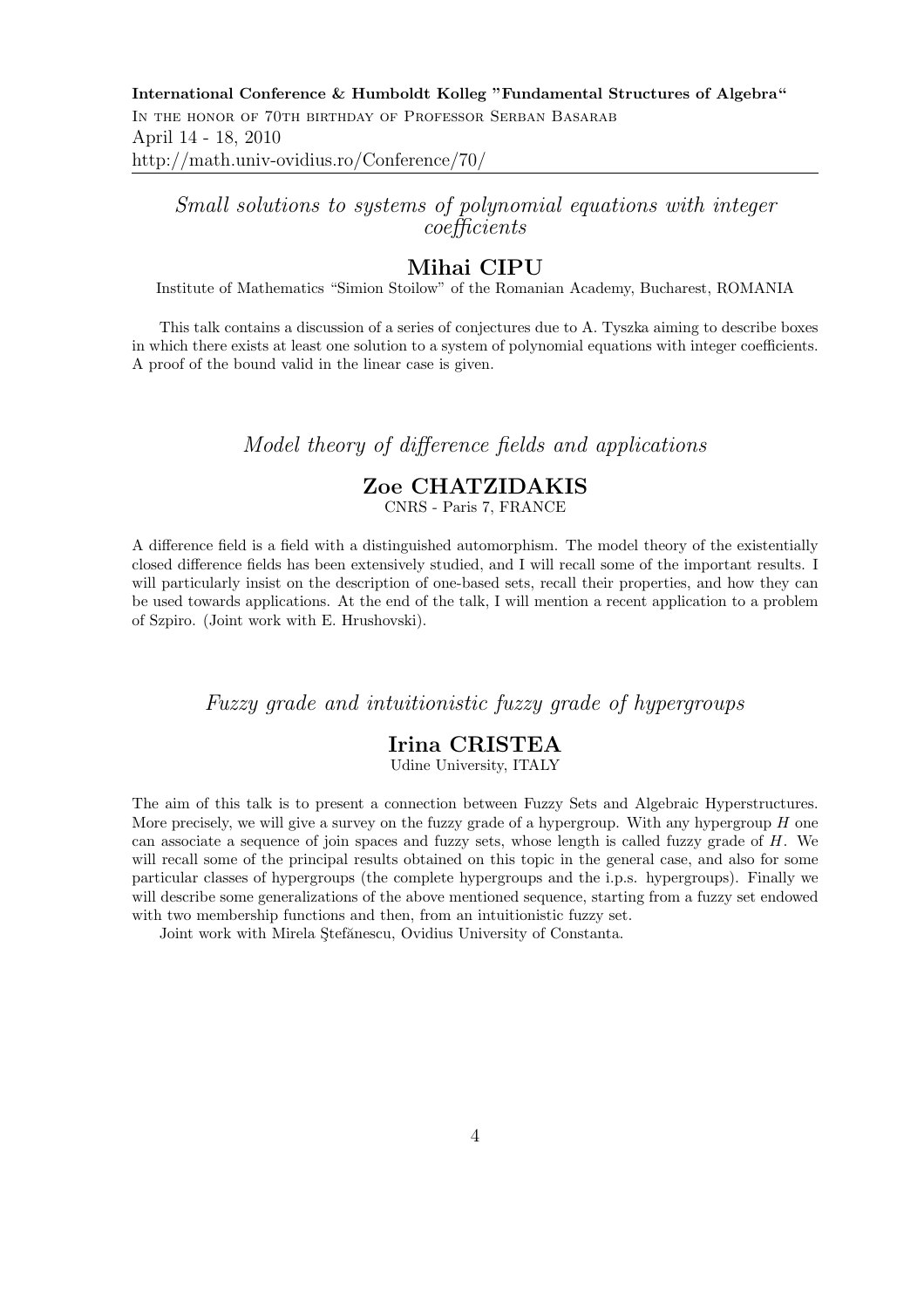#### Relative categoricity in abelian groups III

#### Wilfrid HODGES

Queen Mary, University of London, UK

In 2009 Anatoly Yakovlev and I published a long paper in which we classified complete theories of pairs of abelian groups according to their spectra of relative categoricity. We ran out of space before we had covered all the model-theoretic implications. My talk will describe some of what we had to leave out. It includes questions about the relationship between algebraic and model-theoretic methods, a field to which Serban Basarab has contributed much insight.

#### Frobenius endomorphisms on matrix spaces

## Alexander GUTERMAN

Moscow State University

The theory of Frobenius endomorphisms, i.e., transformations preserving different properties and invariants dates back to the works by Frobenius, Schur, and Dieudonn´e, and is an intensively developing part of algebra nowadays.

The problem can be formulated as follows. Let  $T : M_n(R) \to M_n(R)$  be a certain transformation on matrices of a fixed order n over a certain ring R. Let us consider a subset  $S \subseteq M_n(R)$ , or a matrix functional  $\rho : M_n(R) \to Q$ , where Q is a given set ( $\rho$  can be a determinant, trace, rank, permanent, etc.), or a matrix property  $\mathcal P$  (nilpotence, idempotence, singularity, etc.), or a matrix relation  $R$  (similarity, commutativity, order, etc.). It is assumed that one of the following holds: the transformation T preserves the set S, or the functional  $\rho$ , or the property P, or the relation R, which means that  $X \in S$  implies  $T(X) \in S$ ;  $\rho(X) = \rho(T(X))$  for all  $X \in M_n(R)$ ; if X satisfies  $P$ , then  $T(X)$ satisfies  $P$  also; and  $X \mathcal{R} Y$  implies  $T(X) \mathcal{R} T(Y)$ , correspondingly.

Such maps are usually called Frobenius endomorphisms.

The main problem is to characterize all Frobenius endomorphisms preserving one of S,  $\rho$ , P, or  $\mathcal{R}$ , possibly under some additional assumptions such as linearity, additivity, bijectivity, etc.

In this talk we give an overview of the development of this field including our recent results.

#### Valuations on semirings and supervaluations

### Manfred KNEBUSCH

Universitaet Regensburg, GERMANY

Bourbakis notion of a valuation on a ring (Algebre commutative VI) readily generalizes to semirings, but, of course, studying these leads to new - in fact rather interesting - phenomena. Such a valuation can best be viewed as a map into another semiring of special nature (a "bipotent" semiring). It is possible to lift this map to a map of special type with values in a so called "supertropical semiring" in various ways, which reveals a sort of complexity of the given valuation. These are the "supervaluations". They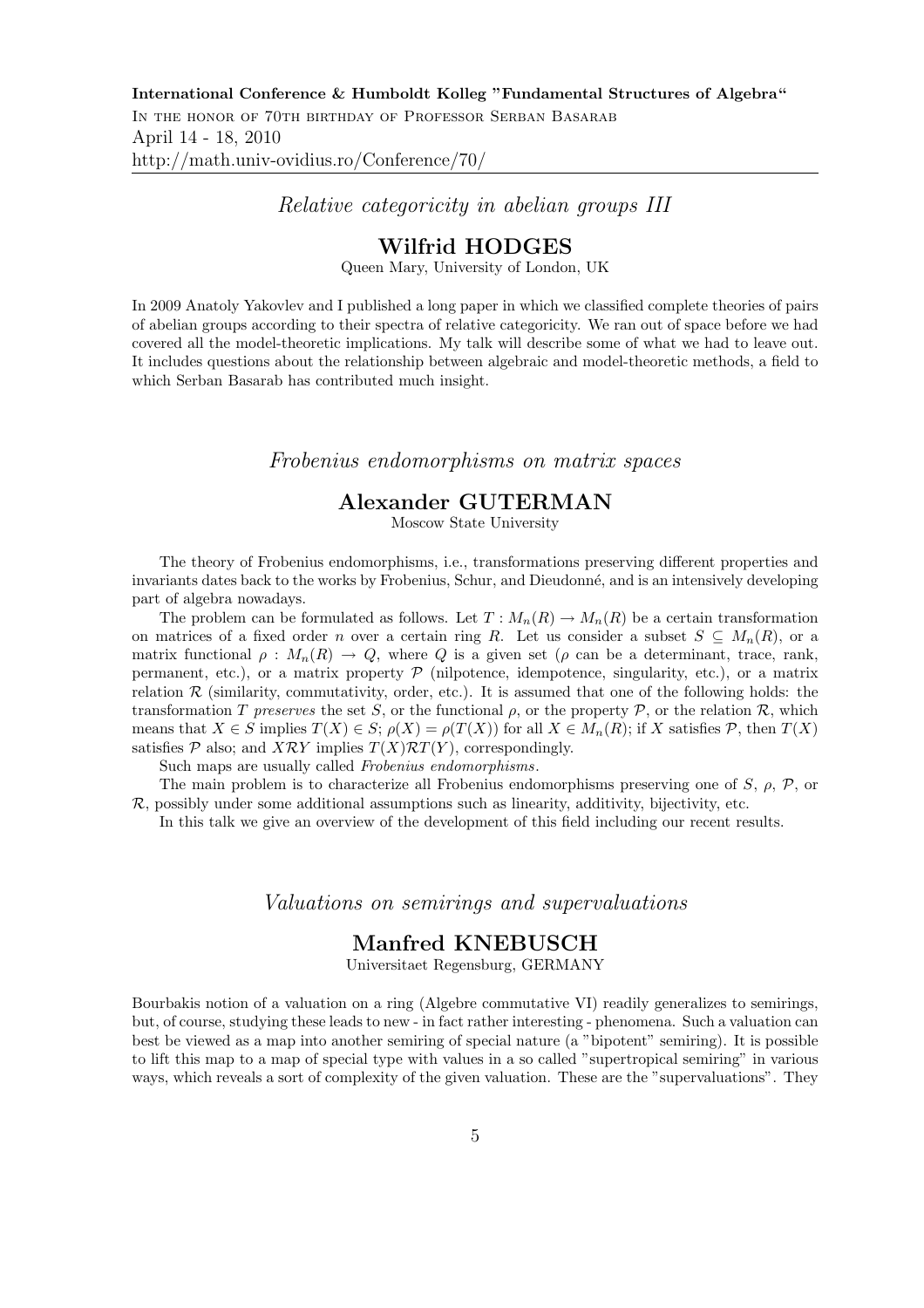seem to deserve attention on their own in connection with tropical geometry. Valuations on semirings take a natural place in real algebra. The semiring of all sums of squares in a field is a case in point. Joint work with Zur Izhakian and Louis Rowen (Bar Ilan University)

#### Quantifier Elimination for Valued Fields

## Franz-Viktor KUHLMANN

University of Saskatchewan, Saskatoon, CANADA

I will give a survey on the known Quantifier Elimination results for valued fields, introducing various languages in which QE has been achieved. In particular, I will describe the approach of Serban Basarab (Basarab, Serban A.: Relative elimination of quantifiers for Henselian valued fields. Ann. Pure Appl. Logic 53 (1991), no. 1, 51-74) and a further refinement due to myself (Kuhlmann, Franz-Viktor: Quantifier elimination for Henselian fields relative to additive and multiplicative congruences. Israel J. Math. 85 (1994), no. 1-3, 277-306). Interconnected with this is the description of the finite extensions of a henselian field of residue characteristic 0 (Basarab, Serban A.; Kuhlmann, Franz-Viktor: An isomorphism theorem for Henselian algebraic extensions of valued fields. Manuscripta Math. 77 (1992), no. 2-3,113-126). Among others, I will sketch the approaches of Francoise Delon (in her thesis) and of Johan Pas. I will also describe the main open problems. For valued fields in positive characteristic which are not Kaplansky fields, we have QE only in very special cases. Although I was able to prove Ax-Kochen-Ershov principles for tame valued fields, QE is in general not known for them. The obstacle in this case is that we do not know a structure like (or in addition to) the additive and multiplicative congruences that could describe the algebraic extensions of a henselian field with positive residue characteristic.

On a minimal language for the semi-algebraic subsets of p-valued fields

## Eva LEENKNEGT

Katholieke University of Leuven, BELGIUM

Given some valued field  $K$ , one can consider the semi-algebraic sets contained in  $K$  itself, i.e. the subsets of K definable using the language of valued fields. It follows from cell decomposition results that the semi-algebraic subsets of  $K$  can also be defined using weaker languages. For example, we can omit the symbol for the multiplication map, if we take care that the relation 'is an n-th power' remains definable. We can define a partial order relation on all languages in which the semi-algebraic subsets of K are definable. It is then natural to look for a minimal language, i.e. a minimal element of this order relation.

In this paper, we propose a candidate for such a minimal language for a large class of valued fields. Using cell decomposition techniques, we will show that this language has no non-trivial definable functions, so from that point of view our language is very weak. However, it is still rather strong, as the full p-adic topology is definable in our language.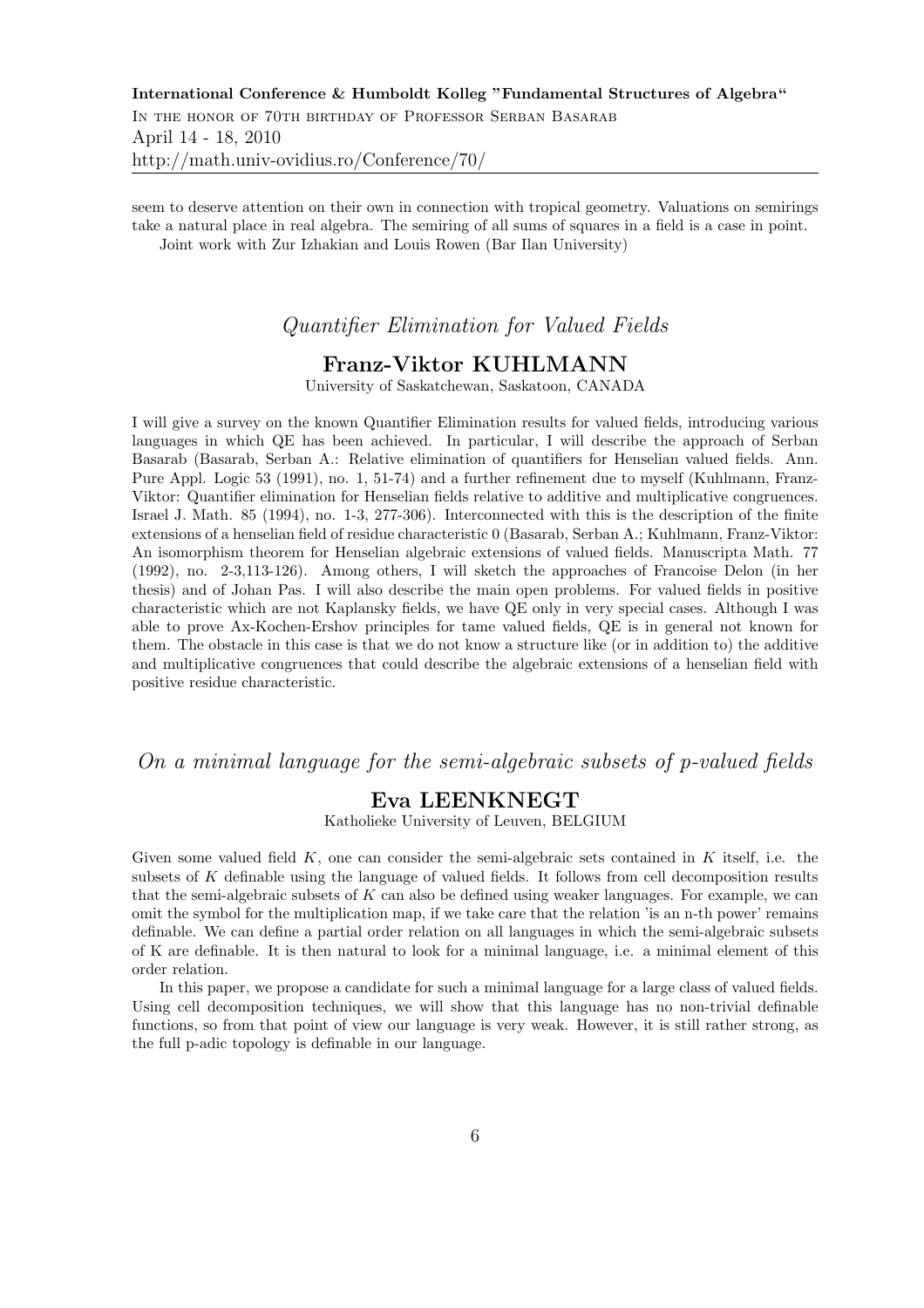#### Projective manifolds covered by lines

## Paltin IONESCU

University of Bucharest and Institute of Mathematics "Simion Stoilow" of the Romanian Academy, Bucharest, ROMANIA

We investigate recent aspects in the classification theory of embedded complex projective manifolds, say  $X$ , with the property that given any point  $x$  in  $X$ , there exists some line contained in  $X$  and containing x.

Model Theory of Adeles Revisited

#### Angus MACINTYRE

Queen Mary, Westfield College, University of London, UK

Cuspidal locally complete intersection nilpotent structures

#### Nicolae MANOLACHE

Institute of Mathematics "Simion Stoilow" of the Romanian Academy, Bucharest, ROMANIA

We give constructions for locally complete intersection nilpotent structures  $Y$  on a smooth variety X as support, embedded in a smoth variety  $P$ , which are locally (i.e. after taking the completions of the local rings) given by ideals of the form  $(xy, y^2 + x^n, u_1, \ldots, u_m)$  in convenient local coordinates (in these coordinates the respective point on  $P$  has the (completed) local ring of the form  $k[[t_1,\ldots,t_c,x,y,u_1,\ldots,u_m]]$ , and on X the point has the local ring  $k[[t_1,\ldots,t_c]]$ ). We give also a construction for lci complete intersection structures such that in all points the ideal has the form  $(xy, y^3 + x^n, u_1, \ldots, u_m)$ . These two constructions, together with the known constructions for quasiprimitive structures, give in particular the possibility to classify lci nilpotent structures of multiplicity 7 on a smooth support.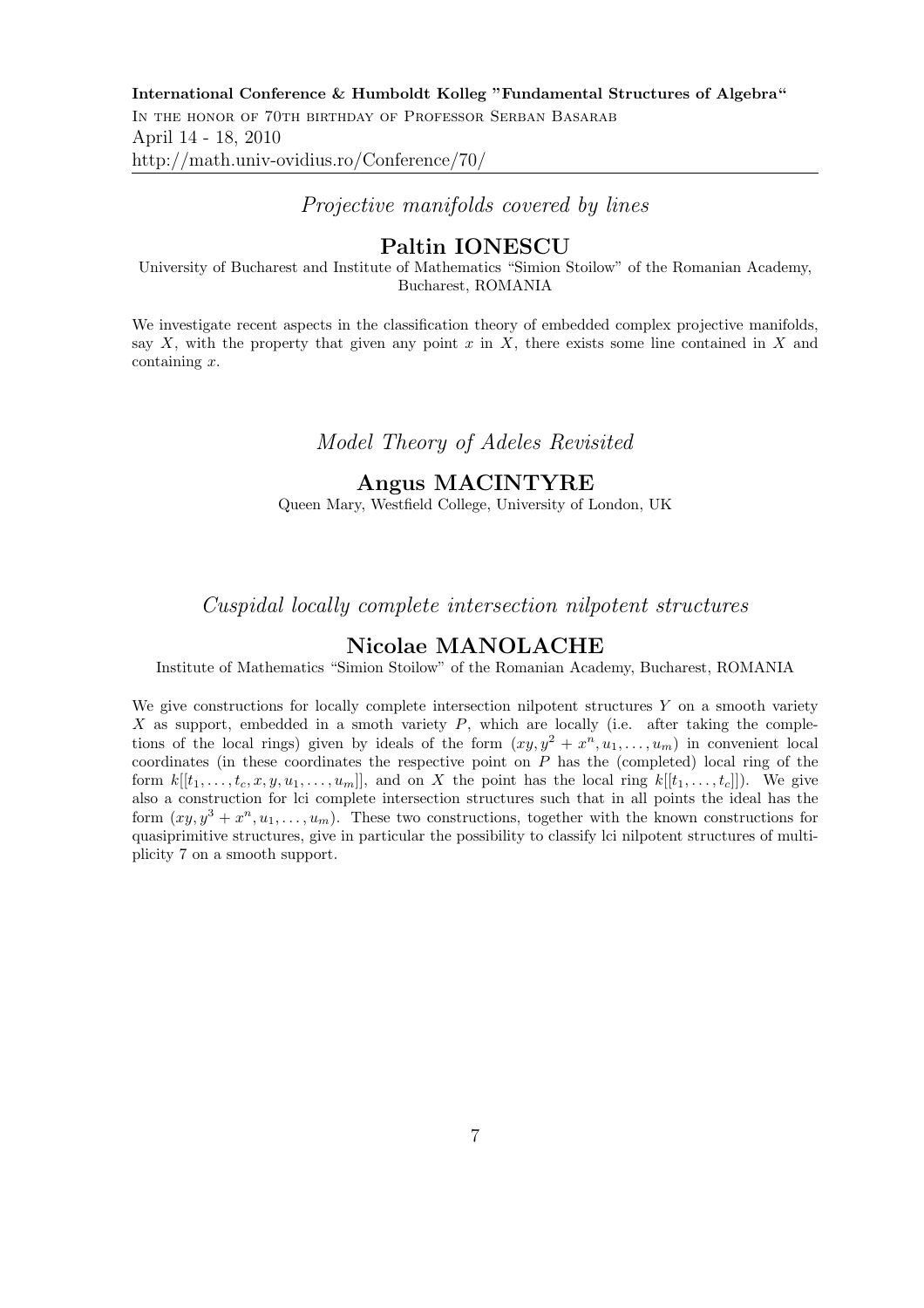A class of groups universal for free R-tree actions

# Thomas W. MÜLLER

Queen Mary, Westfield College, University of London, UK

I report on a new construction in group theory giving rise to a kind of continuous analogue of free groups. More explicitly, given any (discrete) group  $G$ , we construct a group  $\mathcal{RF}(G)$  equipped with a natural (real-valued) Lyndon length function, and thus with a canonical action on an associated R-tree  $X_G$ , which turns out to be transitive. Analysis of these groups  $\mathcal{RF}(G)$  is difficult. However, conjugacy of hyperbolic elements is understood, as are the centralizers and normalizers of hyperbolic elements; moreover, we show that  $\mathcal{RF}$ -groups and their associated R-trees are universal (with respect to inclusion) for free R-tree actions. Furthermore, we prove that

$$
|\mathcal{RF}(G)| = |G|^{2^{\aleph_0}},
$$

and that non-trivial normal subgroups of  $\mathcal{RF}(G)$  contain a free subgroup of rank  $|\mathcal{RF}(G)|$ , as well as a number of further structural properties of  $\mathcal{RF}(G)$  and its quotient by the span of the elliptic elements.

## Untwisting cohomology

#### Stefan PAPADIMA

Institute of Mathematics "Simion Stoilow" of the Romanian Academy, Bucharest, ROMANIA

I will discuss several facets of twisted cohomology (group-theoretic, algebro-geometric, topological).

## A matrix version of harmonic analysis

#### Nicolae POPA

Institute of Mathematics "Simion Stoilow" of the Romanian Academy, Bucharest, ROMANIA

The aim of my talk is to give some parallel statements in both classical harmonic analysis and in matriceal harmonic analysis. In fact matriceal harmonic analysis isa theory of infinite matrices based on the similarity between the Fourier coefficients of a periodical function (or distribution) and diagonals of an infinite matrix.

So we give some results about Bergman-Schatten spaces which are the analogues of known theorems about Bergman spaces and also some characterization of classical Schatten spaces of matrices.

An important role in this talk is playing by Schur multipliers.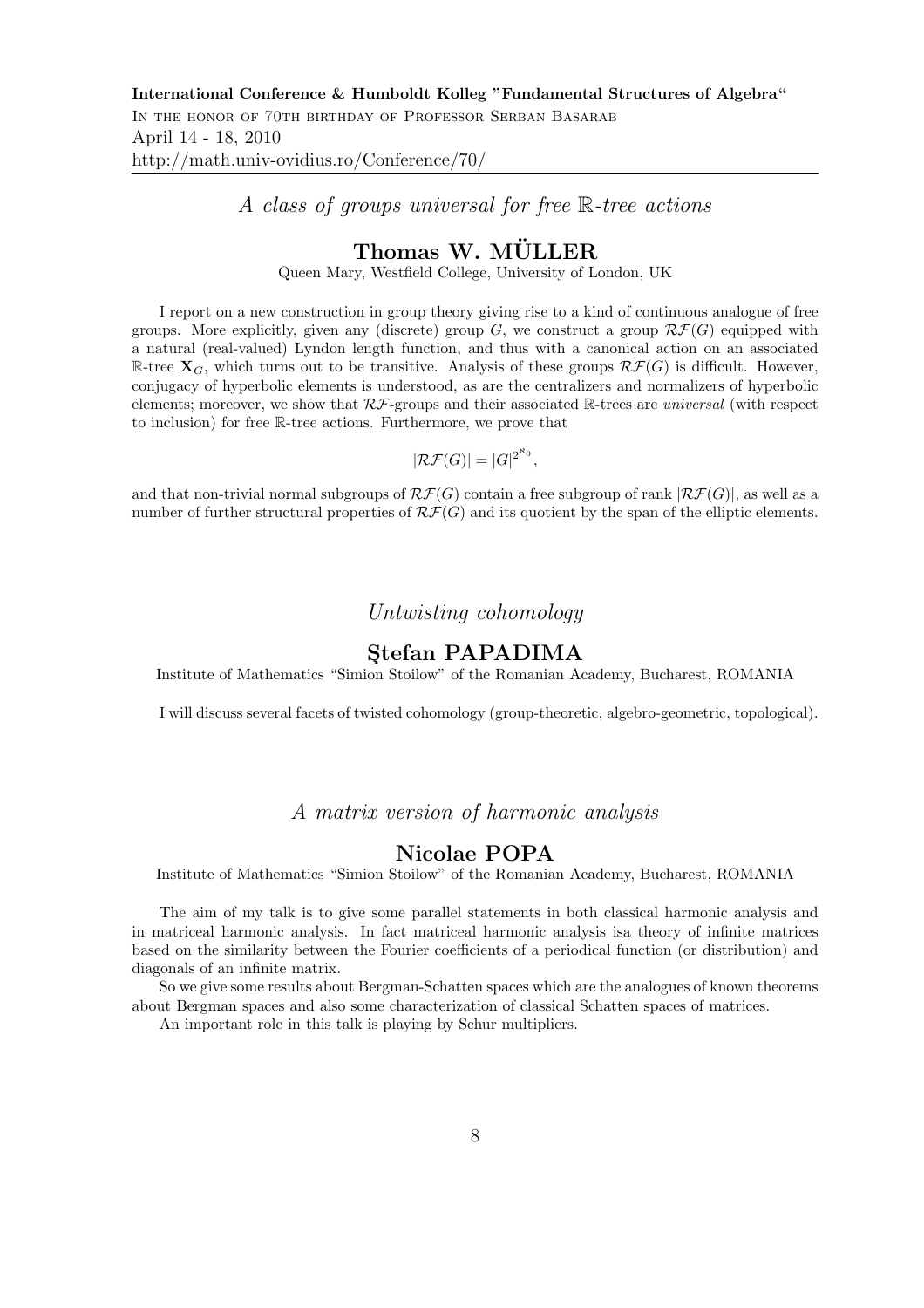#### Bounds of Stanley depth

#### Dorin POPESCU

Bucharest University, ROMANIA

Let  $S = K[x_1, \ldots, x_n]$  be the polynomial K-algebra in n-variables over a field K and  $I \subset S$  a monomial ideal. Herzog, Takayama and Terai proved that depth  $S/I \leq$  depth  $S/\sqrt{I}$ . Recently Ishaq showed in particular that the same inequality holds for the Stanley depth. Using this result we will report on different bounds of Stanley depth.

## On places of algebraic function fields

## Alexander PRESTEL

Konstanz University, GERMANY

Let  $F/K$  be an n-dimensional algebraic function field of characteristic 0. We shall consider the space X of all (arbitratry) places on  $F/K$  in a very fine topology and show that the set of iterated prime divisors lies dense in X. The proof uses the Ax-Kochem, Ershov Principle and Local Uniformisation. This result allows several applications.

Group Algebras and von Neumann algebras

## Florin RADULESCU

Institute of Mathematics "Simion Stoilow" of the Romanian Academy, Bucharest, ROMANIA

We present various aspects of von Neumann algebras that reveal the rich "Borel structure" of group algebras. Most interesting examples come from free non-belian groups.

What is reciprocity?

#### Peter ROQUETTE

Math. Inst. Univ. Heidelberg, Heidelberg GERMANY

From quadratic reciprocity to Artin's general reciprocity law and Hasse's local global principle. A historical review, based on letters and documents found in the Goettingen archives and elsewhere.